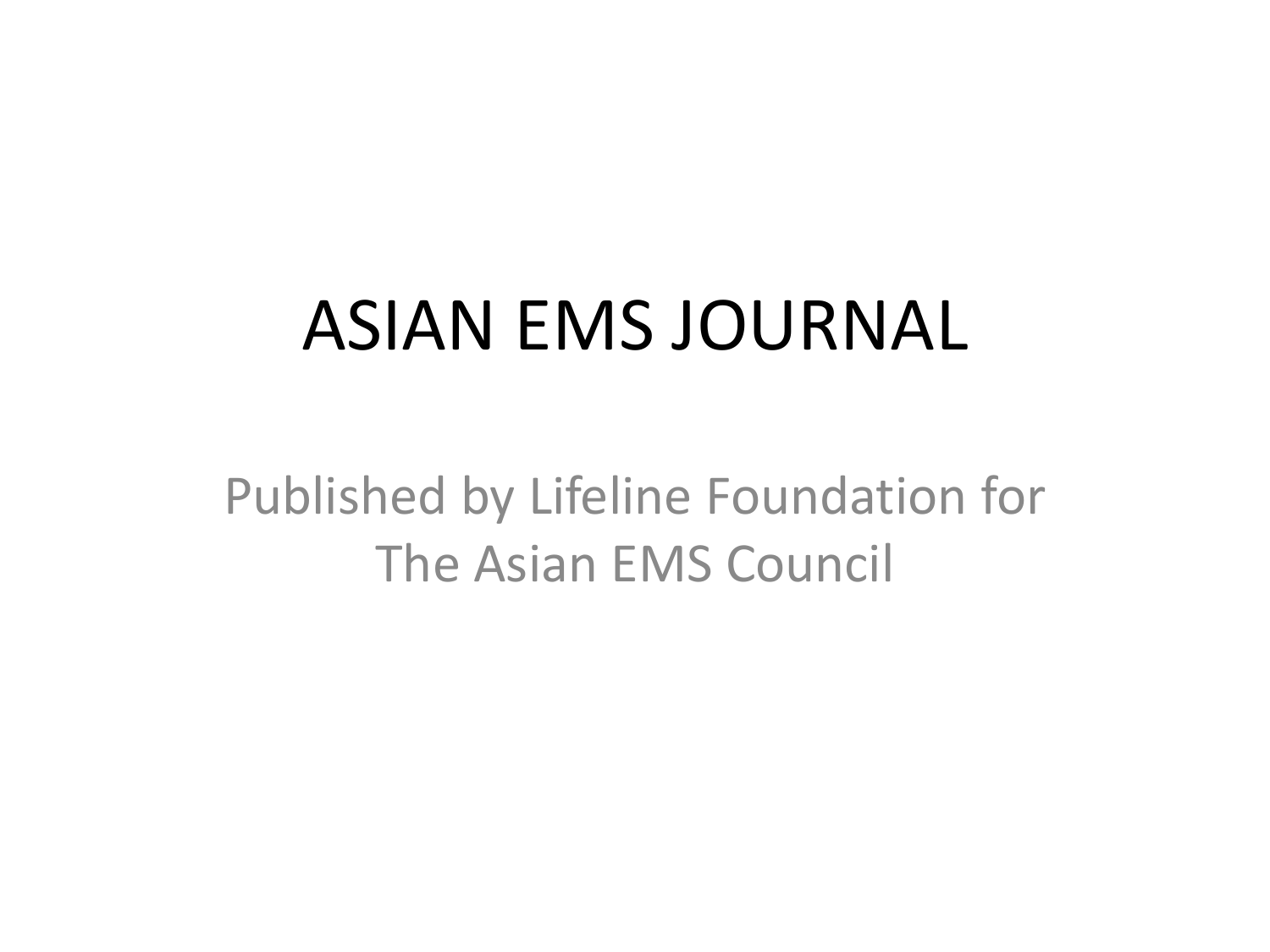## Editorial Secretariat

- Chair Editorial Board: Subroto Das
- Executive Editor: (Finances, Publishing and Printing) Sushmita Das
- Assistant Editors: (communicating with authors and receiving articles) Maeve Pek (in East and South East Asia) Roochita Desai (in South Asia and West Asia)
- Editorial Assistants:

| D B Patel | (for language)                              |
|-----------|---------------------------------------------|
| P M Shah  | (for checking on plagiarism and formatting) |
|           | Mahendra Parikh (moderator for the website) |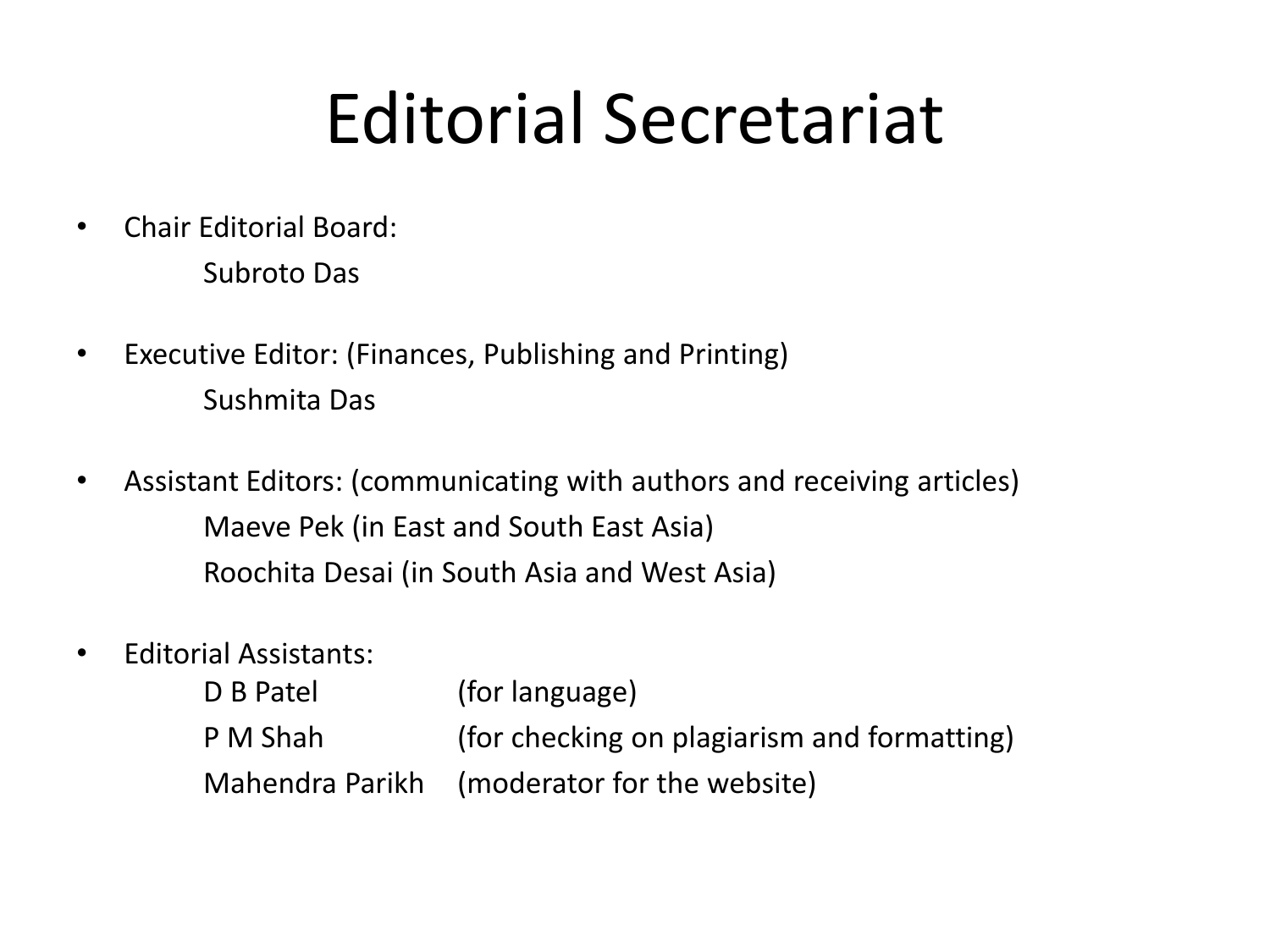## Board Members

• From India:

Dr Tamorish Kole (President, SEMI) Dr Imron Subhan (Apollo Hospital) Dr Sri Hari Cattamanchi (Harvard Fellow)

• From other Asian countries: Prof Tanaka - Editorial Board Member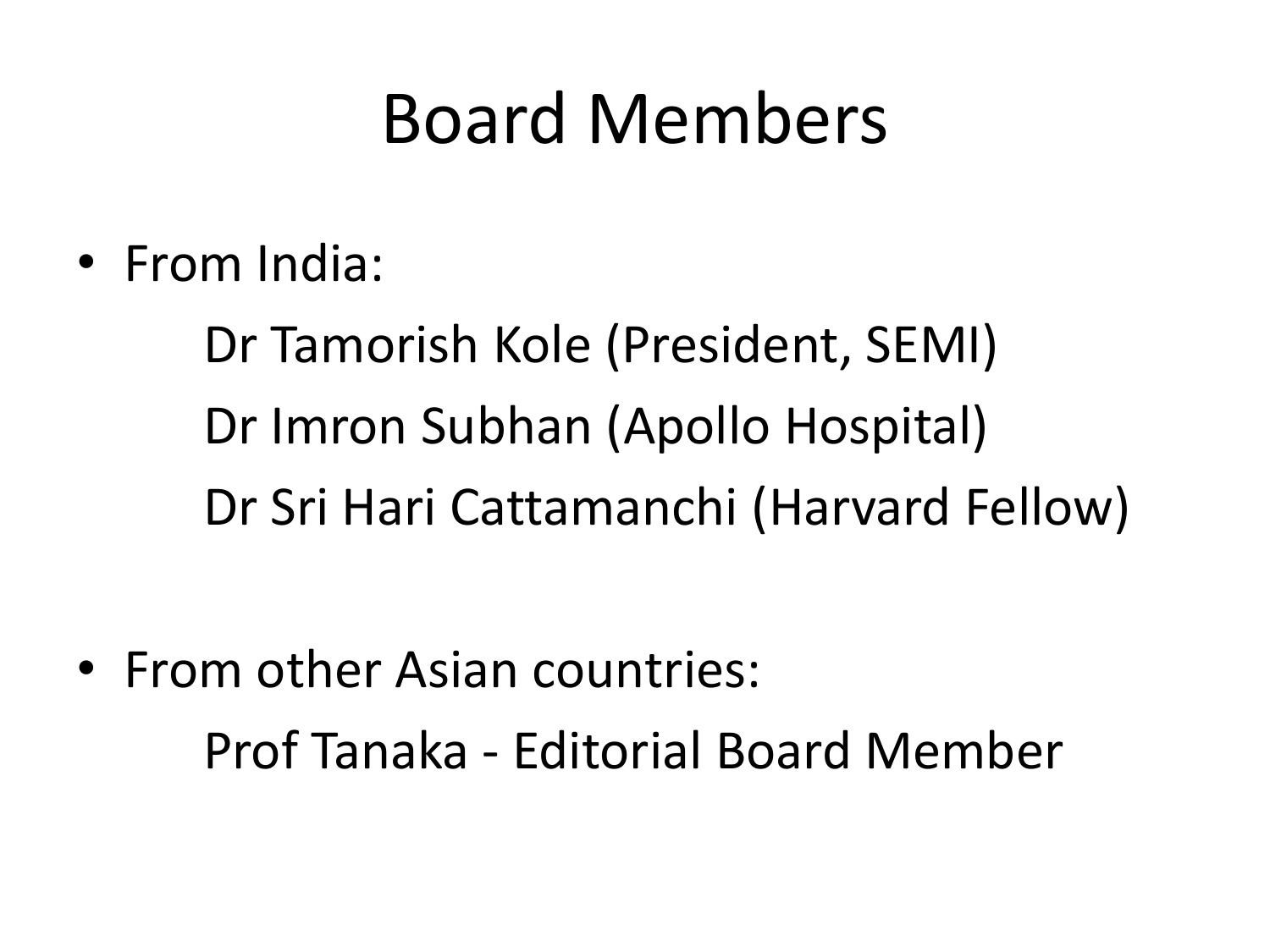## Other Developments

- Name has been finalised
	- Asian EMS Journal
- Will be branded as the Official Journal of the Asian EMS Council
- The name has been given for registration in India
- The [www.emsasia.org](http://www.emsasia.org/) website has been offered by Dr Teo Howe to Lifeline Foundation
- Lifeline will host the website on its own server
- Author Guidelines have been finalised (at Penang)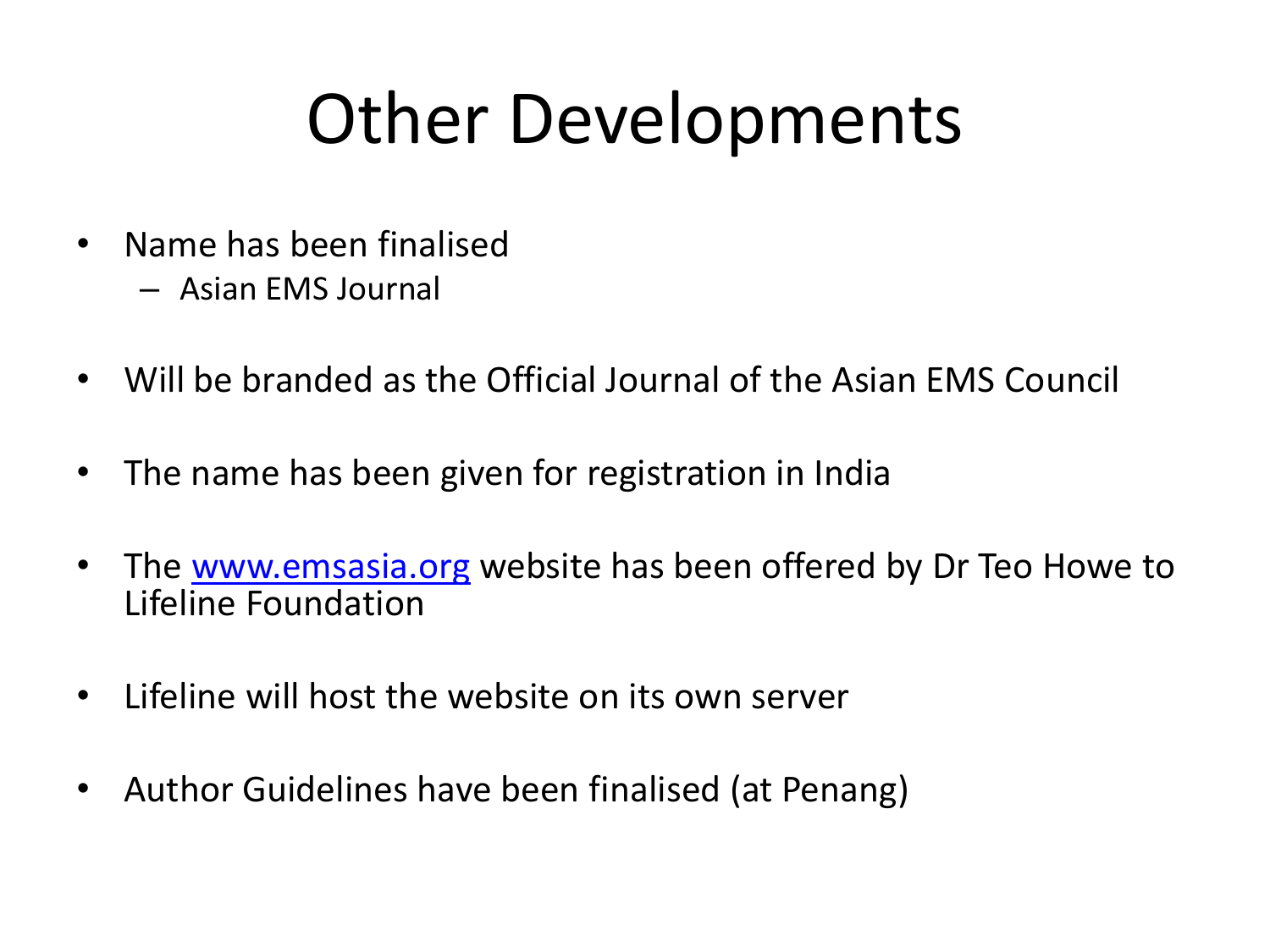# CONTENT OF THE JOURNAL

- Editorial either by Chair Editorial Board or by Chair, Peer Review Board
- Full Length Research Papers
- Short Communications
- Literature Reviews
- Tools and Techniques
- Profiles of institutes and individuals of repute
- Conference proceedings
- News or events of significance which will contribute to the cause of EMS in Asia.
- Letters to the Editor: Select feedback from readers will be published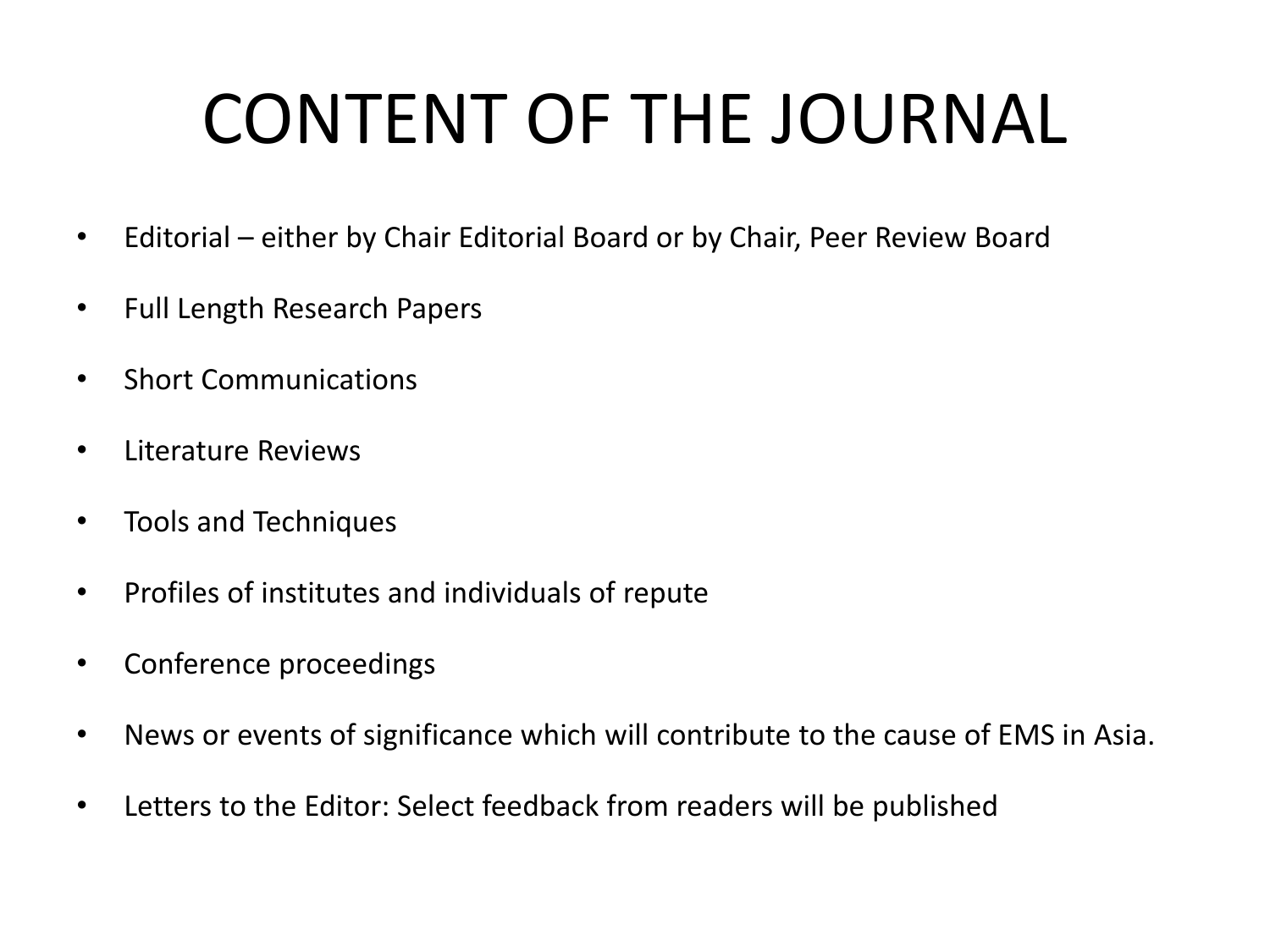## **Author Guidelines**

- Papers may come from any country but must be written in English
- Editorial Board's decision for acceptance, rejection or seeking changes as per Peer-review board recommendations shall be final and binding to authors
- Authors shall indemnify publishers against claims of copyright or plagiarism
- Manuscripts of articles should be sent to the Editorial Section: Ms. Roochita Desai at [roochita@emsindia.in](mailto:roochita@emsindia.in) (till the www.emsasia.org website is made functional by Lifeline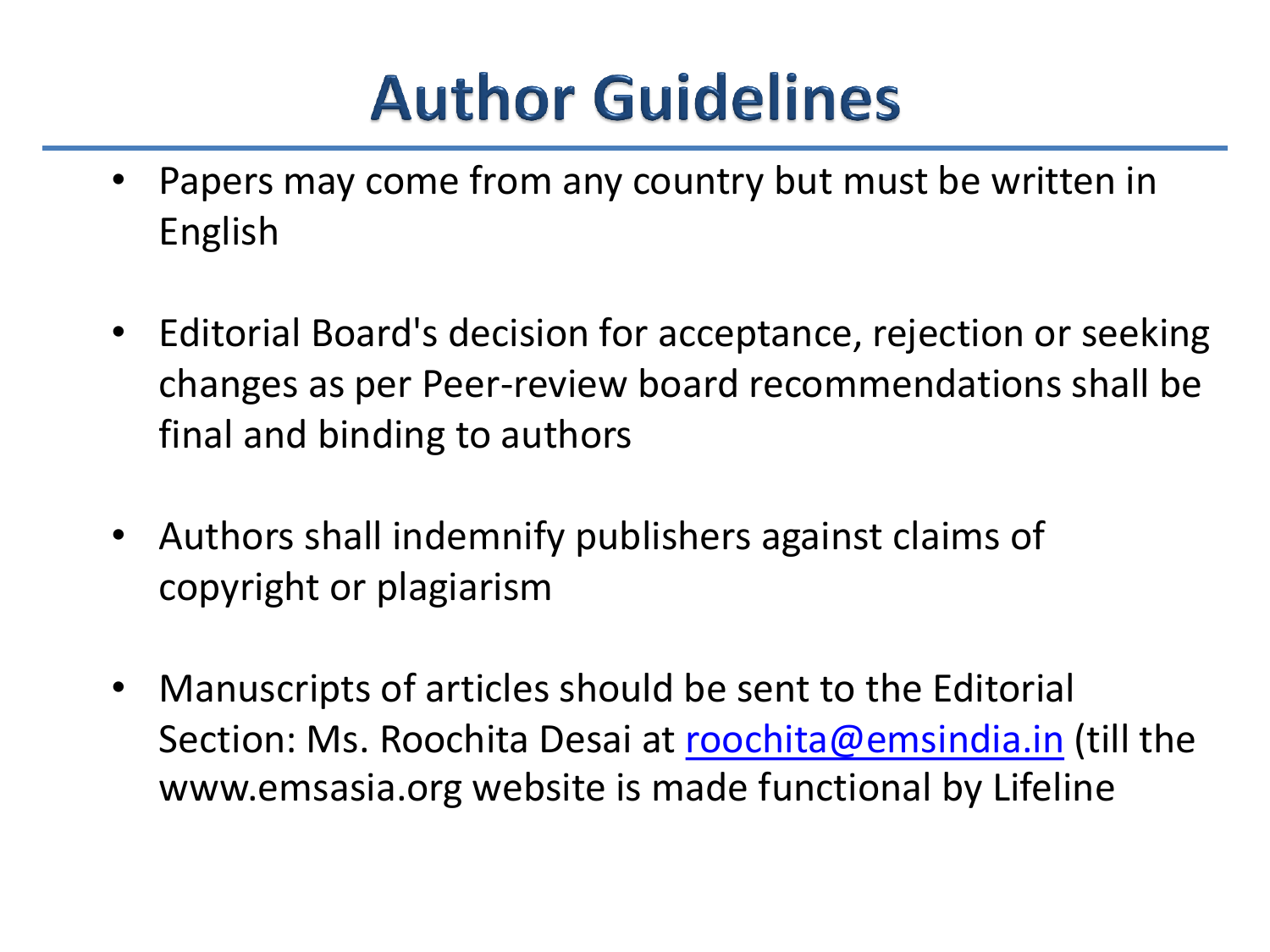## [www.emsasia.org](http://www.emsasia.org/)

Will be branded as *The wait is over*: **'The Gateway to all News for EMS in Asia'**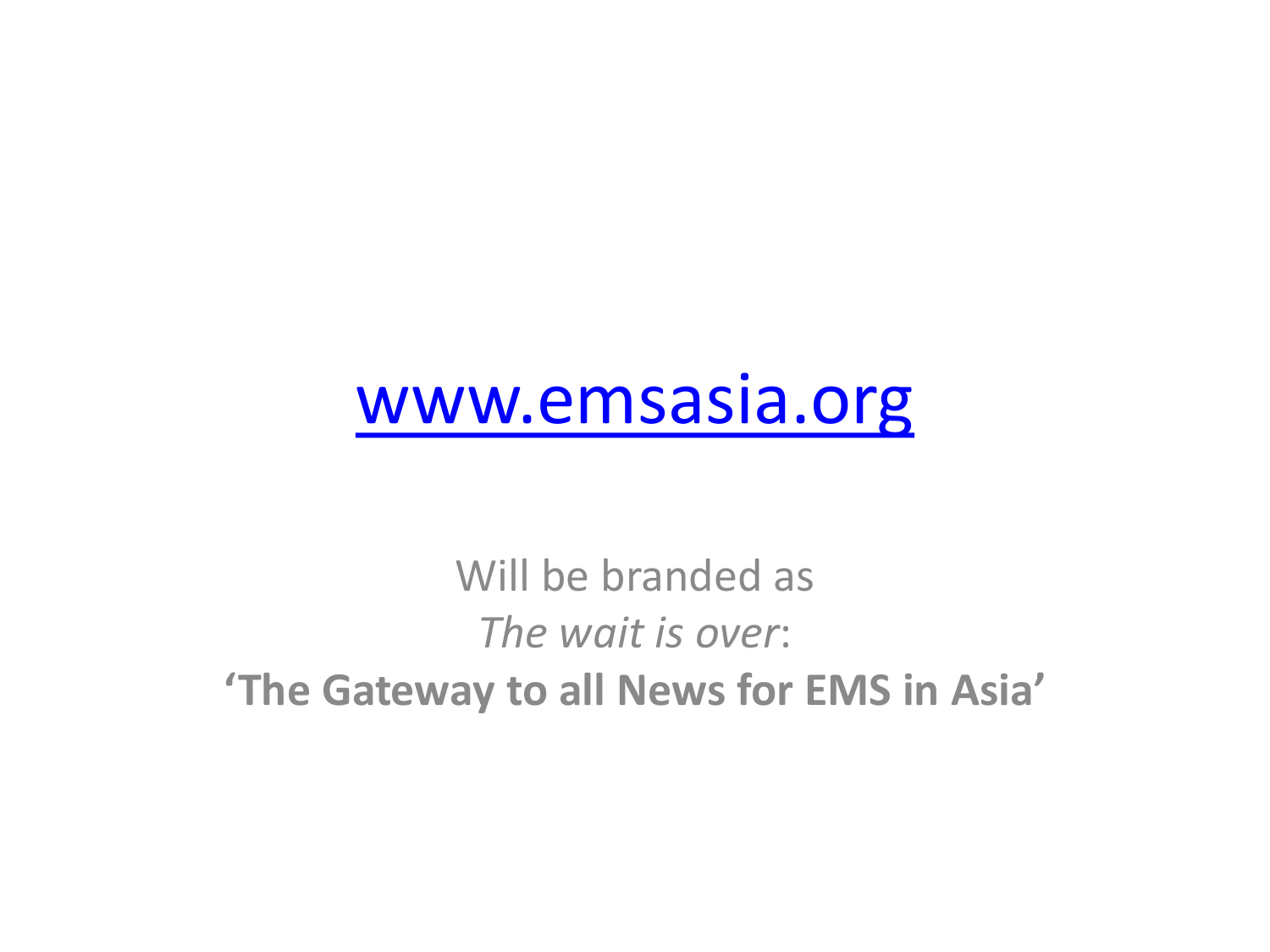## Proposed Content Of The Website [www.emsasia.org](http://www.emsasia.org/)

- The e-copy of the Asian EMS Journal (downloadable)
- News scrolls
- Photos
- Articles and e-journals
- Training calendars
- Profiles of institutes
- Announcing Asian events
- Advertising media for vendors, suppliers and manufacturers
- With time, we will also activate a blog on EMS too.
- Writing scientific articles, case reviews, or doing literature review and reaching out to an international audience is an experience [www.emsasia.org](http://www.emsasia.org/) will provide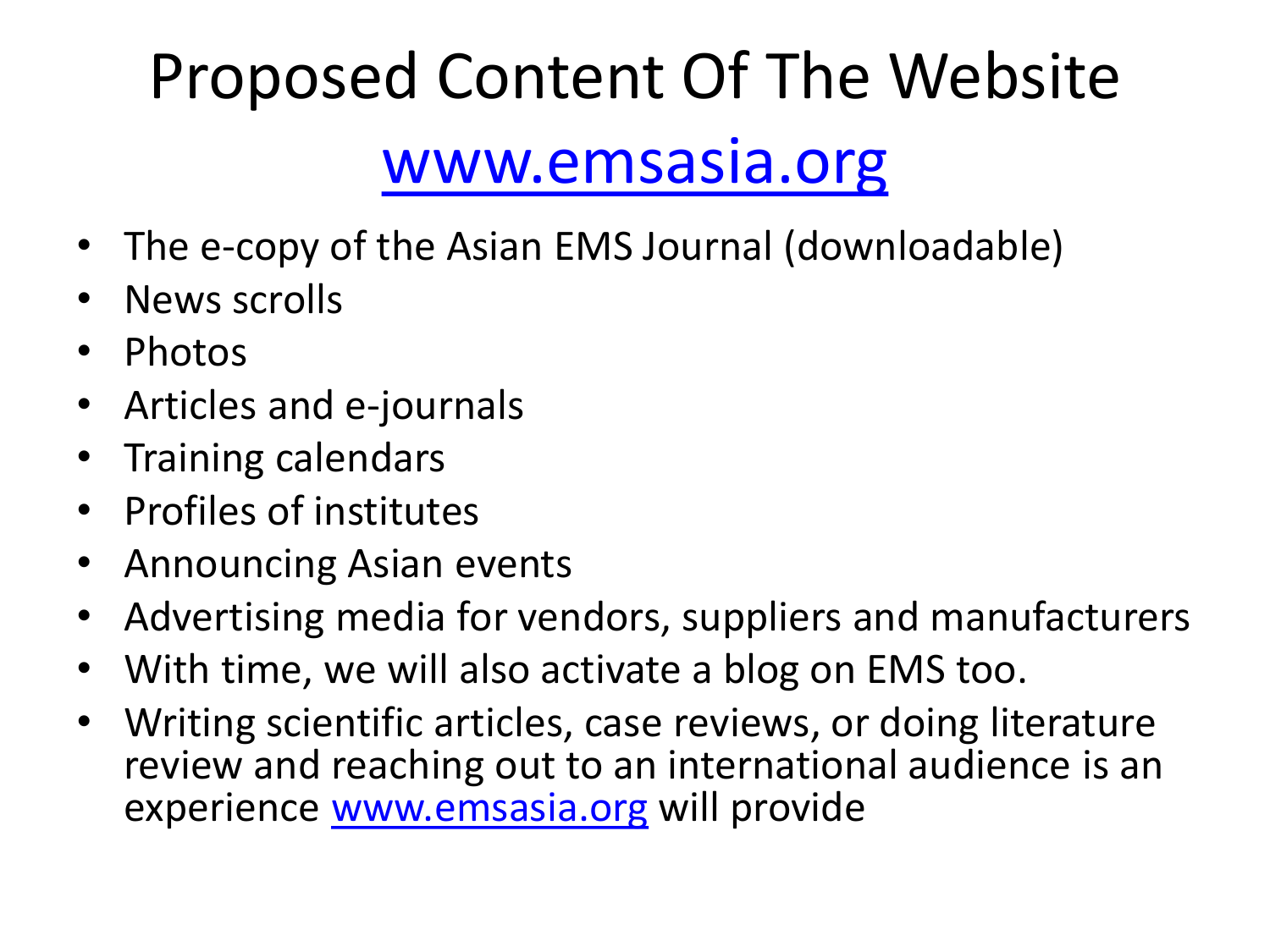### **Referral Procedures**

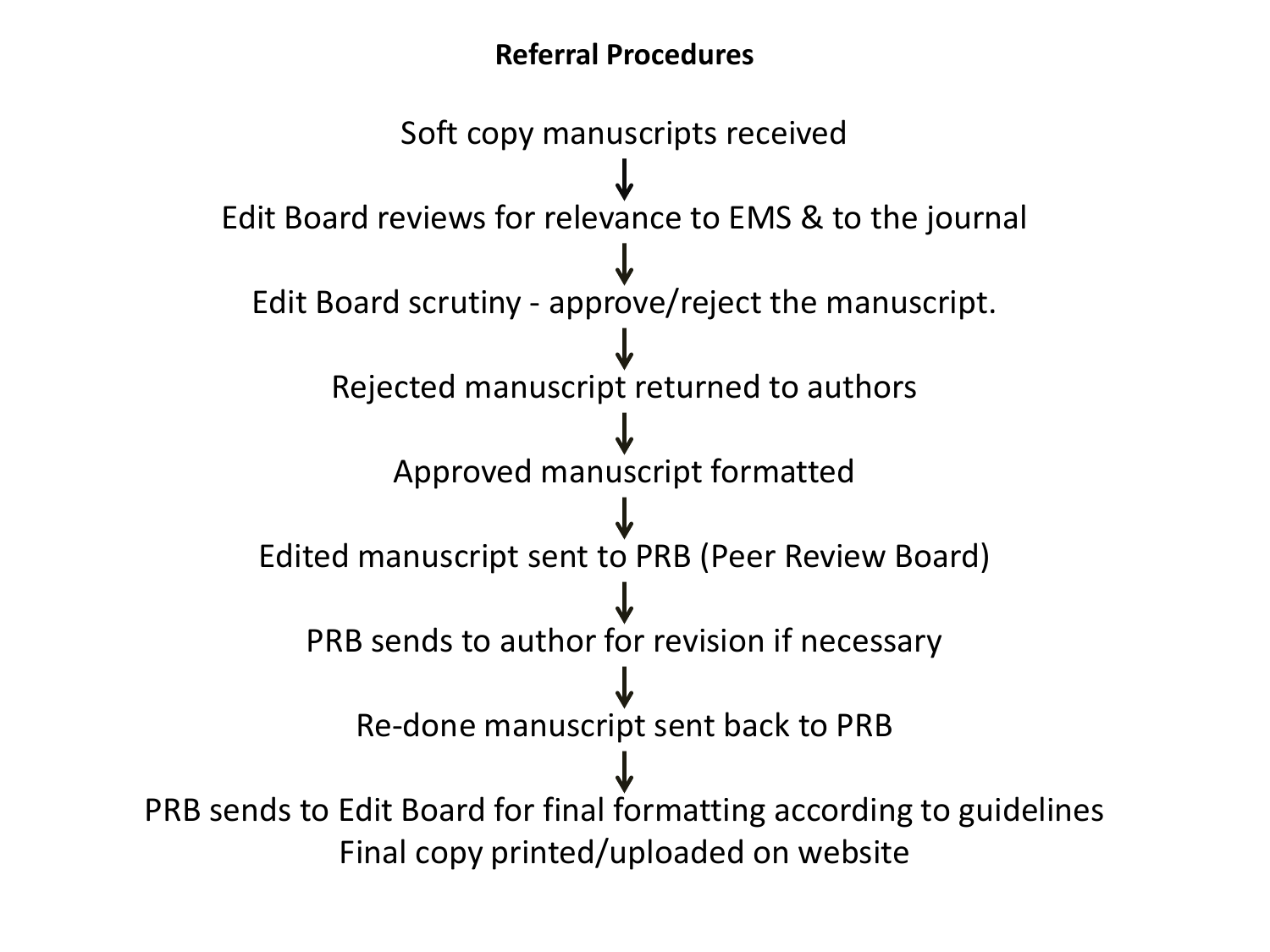## PEER REVIEW BOARD

#### Prof Marcus Ong

Prof Tanaka Hideharu

Prof Ian Jacobs

Prof Sang Do Shin

Prof Patrick Ko,

Prof Paul Middleton

Prof Kyung Won Lee

Dr Ronald Pirrallo,

Prof Matthew Huei-Ming Ma,

Prof Chiang Wen Chu

Prof Junaid Razzak

Prof T V Ramakrishnan